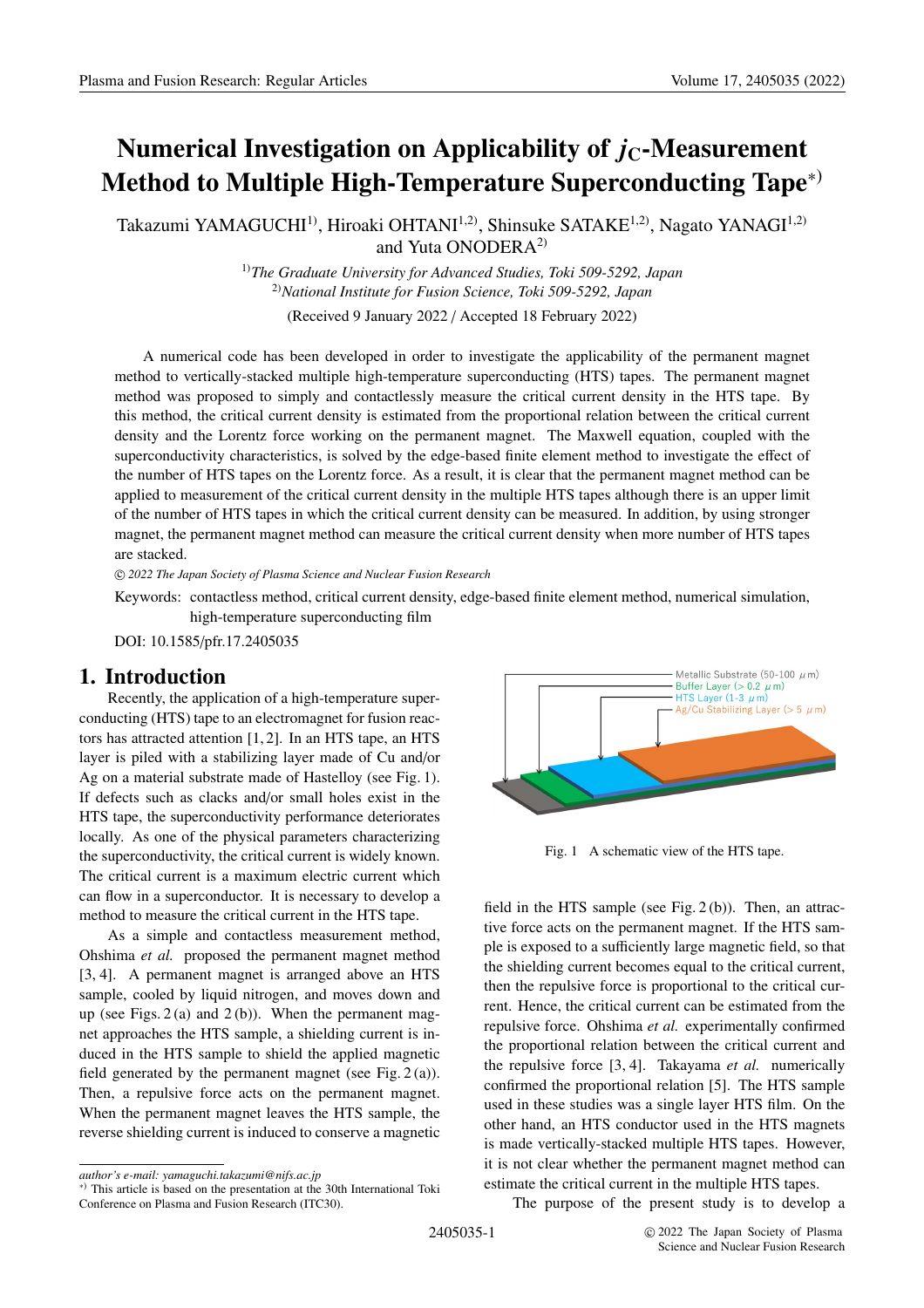

Fig. 2 A schematic view of the permanent magnet method.

numerical code based on the edge-based finite element method (FEM) for analyzing the electromagnetic field and the shielding current in multiple HTS tapes. Moreover, the applicability of the permanent magnet method to the multiple HTS tapes is investigated by using the numerical code.

## **2. Governing Equation and Numerical Method**

The FEM model of the permanent magnet method is shown in Fig. 3. Throughout the present study, we assume that the electromagnetic effect of the metallic substrate and the buffer layer is neglected. This is because the HTS layer and the metal substrate are insulated by the buffer layer. Moreover, the shape of the HTS tape is a square of thickness 2*b* and length *a* on one side. In other words, the thicknesses of both the stabilizing and HTS layers are *b*. The upper and lower surfaces of the multiple HTS tapes are located at  $z = 0$  and at  $z = -2Lb$ , respectively, where *L* is the number of the HTS tapes. Moreover, the HTS tapes are exposed to a magnetic flux density  $B_{ex}$  generated by a permanent magnet. The shape of the permanent magnet is a cylinder of radius  $R_M$  and height  $H_M$ . The center of the magnet bottom is located at  $(x, y, z) = (0, 0, d(t))$ . The distance  $d(t)$  between the magnet bottom and the tape surface is controlled, as shown in Fig. 4. After the permanent magnet approaches the HTS tape at a constant speed of  $\tau_0$ 



Fig. 3 The FEM model of the permanent magnet method for the case with  $L = 3$ . In this figure, the orange and light blue tapes show the stabilizing and HTS layers of the HTS tape, respectively. There is only the applied magnetic flux density  $\mathbf{B}_{\text{ex}}$  on the boundary  $\partial V$ .



Fig. 4 Time dependence of the distance  $d(t)$  between the magnet bottom and the tape surface.

sec, it leaves the HTS tape at the same speed. Moreover, for an index to show the strength of the permanent magnet, we use a magnetic flux density  $B_0$  at  $(x, y, z) = (0, 0, 0)$  for the case with  $d = d_{\text{min}}$ .

Under the above condition, the shielding current density  $j_{sh}$  is calculated by solving the following Maxwell equation [6, 7]:

$$
\begin{cases}\n\nabla \times \mathbf{E} = -\frac{\partial \mathbf{B}}{\partial t} \\
\nabla \times \left(\frac{1}{\mu_0} \mathbf{B}\right) = \mathbf{j} \\
\nabla \cdot \mathbf{B} = 0 \\
\mathbf{j} = \mathbf{j}_{\text{sh}} + \mathbf{j}_{\text{ex}}\n\end{cases} (1)
$$

Here, *E* and *B* are the electric field and magnetic flux density, respectively. Moreover,  $\mu_0$  is magnetic permeability in a vacuum. Furthermore,  $j_{ex}$  is the source current density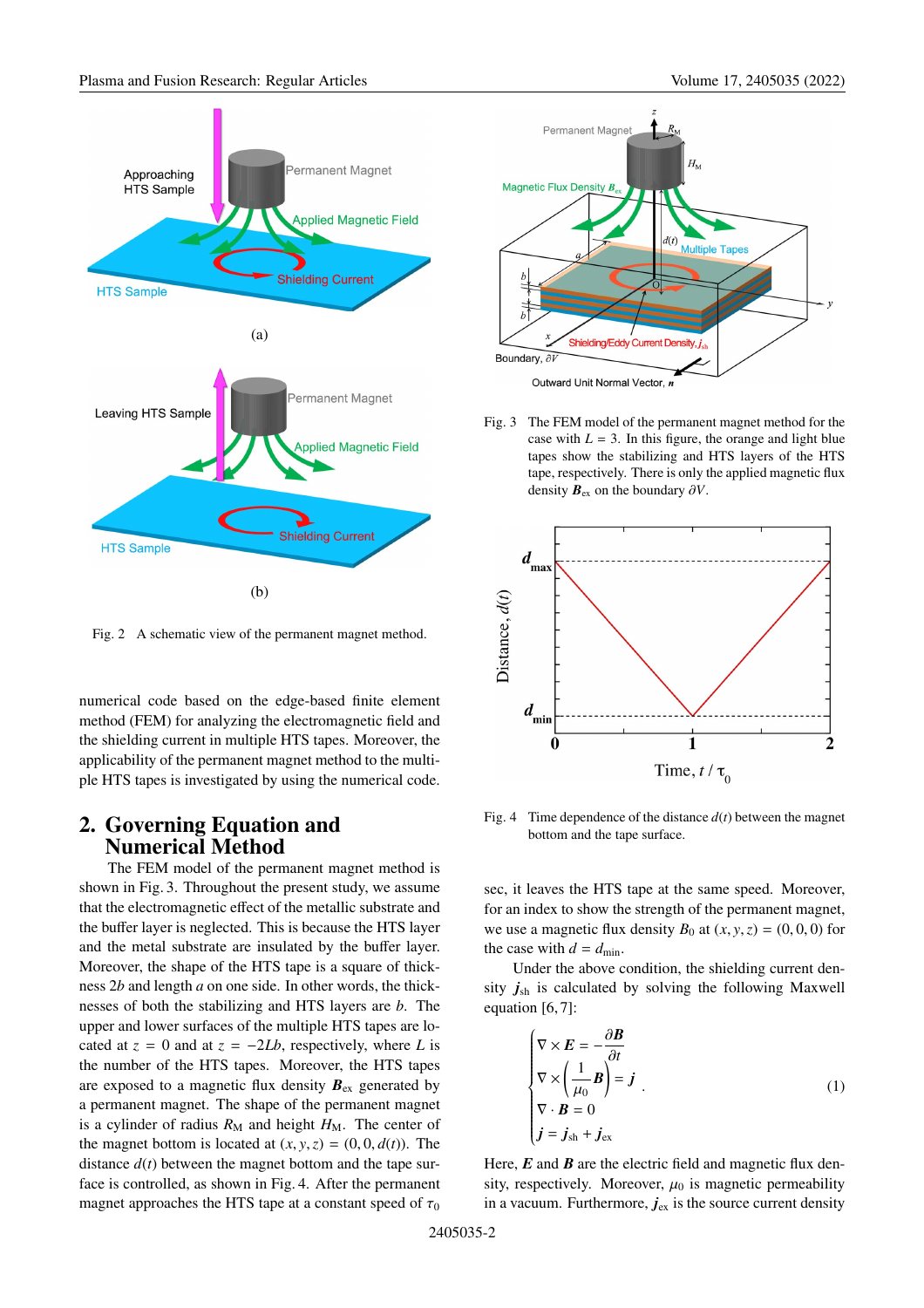generating the applied magnetic flux density  $B_{ex}$  and satisfies Ampère's law:  $j_{ex} = \nabla \times (\mathbf{B}_{ex}/\mu_0)$ . Note that  $j_{sh}$  is a function of position. Namely,  $j_{sh}$  in the HTS layer denotes the shielding current density, and  $j_{sh}$  in the stabilizing layer denotes the eddy current density. In addition, as initial and boundary conditions of the Maxwell equation, we assume the following conditions:

$$
\dot{\mathbf{j}}_{\rm sh} = \mathbf{0} \quad \text{at} \quad t = 0,\tag{2}
$$

$$
\boldsymbol{B} \cdot \boldsymbol{n} = \boldsymbol{B}_{\text{ex}} \cdot \boldsymbol{n} \quad \text{on} \quad \partial V. \tag{3}
$$

Here, *n* is the outward unit normal vector on the boundary  $\partial V$  (see Fig. 3). The initial condition (2) shows that the shielding current does not exist in the HTS tapes at  $t = 0$ . The boundary condition (3) shows that a magnetic flux density of the shielding current does not exist on the boundary ∂*V*.

The shielding current density  $j_{sh}$  in the HTS layer nonlinearly depends on the electric field *E*. Throughout the present study, as the *J*–*E* constitutive relation representing the superconductive characteristics, we adopt the following critical-state model [6]:

$$
\begin{cases}\nj_{\text{sh}} = \frac{j_{\text{C}}}{|E|}E & (|E| \neq 0) \\
\frac{\partial j_{\text{sh}}}{\partial t} = \mathbf{0} & (|E| = 0)\n\end{cases} \tag{4}
$$

Here,  $j_{\rm C}$  is the critical current density. On the other hand, in the stabilized layer consisting of Cu/Ag, Ohm's law is satisfied:

$$
\dot{\mathbf{j}}_{\rm sh} = \sigma \mathbf{E},\tag{5}
$$

where  $\sigma$  is the electric conductivity in the stabilizing layer. Throughout the present study,  $\sigma$  in the stabilizing layer is fixed as  $\sigma = 10^8$  S/m.

Before discretizing the Maxwell equation (1) with the edge-based FEM, the Maxwell equation (1) is transformed by using the *A*-formulation [7, 8]. The total magnetic flux density *B* is divided into two terms:  $B = B_{ex} + B_{sh}$ , where  $B_{\rm sh}$  is the magnetic flux density generated by the shielding current density  $j_{\text{sh}}$ . By introducing the magnetic vector potentials *A*sh and *A*ex, the Maxwell equation (1) becomes equivalent to the following equation:

$$
\nabla \times \left(\frac{1}{\mu_0} \nabla \times A_{sh}\right) = -\sigma \frac{\partial}{\partial t} \left(A_{sh} + A_{ex}\right). \tag{6}
$$

The edge-based FEM [8] is applied to Eq. (6) to obtain the following equation:

$$
Ka_{\rm sh} + C(a_{\rm sh})\frac{da_{\rm sh}}{dt} = -C(a_{\rm sh})\frac{da_{\rm ex}}{dt},\qquad(7)
$$

where  $a_{\rm sh}$  and  $a_{\rm ex}$  are the vectors corresponding to  $A_{\rm sh}$  and *A*ex, respectively. Moreover, *K* and *C* are the matrixes corresponding to permeability  $\mu_0$  and conductivity  $\sigma$ , respectively. Because the conductivity  $\sigma$  in the HTS layer depends on the shielding current density  $j_{\text{sh}}$ , the matrix  $C$  also depends on  $j_{\text{sh}}$ . The conductivity  $\sigma$  in the HTS layer is modified in the following iterative procedure until the maximum of  $|j_{sh}|$  is converged to  $j_c$ :

$$
\begin{cases}\n\sigma_{\text{new}} = \frac{j_C}{|j_{\text{sh}}|} \sigma_{\text{old}} & (|j_{\text{sh}}| > j_C) \\
\sigma_{\text{new}} = \sigma_{\text{old}} & (|j_{\text{sh}}| \le j_C)\n\end{cases}
$$
\n(8)

Here,  $\sigma_{\text{new}}$  is the modified conductivity, and  $\sigma_{\text{old}}$  is the known conductivity. An initial value of  $\sigma_{old}$  is assumed to be  $\sigma_{old} = j_C/E_C$ , where  $E_C$  is the critical electric field.

In the present study, Eq.  $(7)$  is solved by using the backward difference method and the incomplete Cholesky conjugate gradient (ICCG) method. The shielding current density  $j_{sh}$  and the applied magnetic flux density  $B_{ex}$  can be determined from the vectors  $a_{\rm sh}$  and  $a_{\rm ex}$  by the following equations, respectively:

$$
\boldsymbol{j}_{\rm sh} = -\sum_{i=1}^{N} \sigma \left( \frac{da_{\rm sh,i}}{dt} + \frac{da_{\rm ex,i}}{dt} \right) \boldsymbol{W}_i, \tag{9}
$$

$$
\boldsymbol{B}_{\text{ex}} = \sum_{j=1}^{N} a_{\text{ex},j} \left( \nabla \times \boldsymbol{W}_{j} \right). \tag{10}
$$

Here,  $W_i$  is the shape function of the *i*-th edge-element  $(i = 1, 2, \dots, N)$  and *N* is the number of the unknowns [9]. Moreover,  $a_{\rm sh,i}$  and  $a_{\rm ex,i}$  are the *i*-th component of the vectors  $a_{\rm sh}$  and  $a_{\rm ex}$ , respectively. Hence, the Lorentz force  $F$ acting on the permanent magnet is obtained by substituting Eqs. (9) and (10) with the following equation:

$$
F = \iiint_{V_{\rm sh}} j_{\rm sh} \times B_{\rm ex} \, dV. \tag{11}
$$

Here,  $V_{\text{sh}}$  is the region in which the shielding current density  $j_{sh}$  flows.

### **3. Numerical Results**

In this section, the numerical results obtained by the edge-based FEM are shown to investigate the applicability of the permanent magnet method to the multiple HTS tapes. The parameters are fixed as follows:  $a = 10$  mm,  $b = 10 \,\mu\text{m}, E_C = 1 \,\text{mV/m}, R_{\text{pm}} = 2.5 \,\text{mm}, H_{\text{pm}} = 3 \,\text{mm},$  $d_{\text{min}} = 0.2 \text{ mm}, d_{\text{max}} = 20 \text{ mm}, \text{ and } \tau_0 = 39 \text{ s}.$ 

#### **3.1 Relation between maximum repulsive force and critical current density**

First, a definition of the maximum repulsive force  $F_M$ is explained. Figure 5 shows the dependence of the Lorentz force  $F<sub>z</sub>$  calculated by the FEM code on the distance  $d$ . The *z*-component  $F_z$  of the Lorentz force  $\vec{F}$  means an electromagnetic force acting on the permanent magnet. Moreover, the maximum repulsive force  $F<sub>M</sub>$  is defined by the maximum absolute value of  $F_z$ . As  $F_M$  in the case of Fig. 5,  $F_M = 0.94$  N is obtained.

Next, let us investigate whether the proportional relation of the permanent magnet method is established for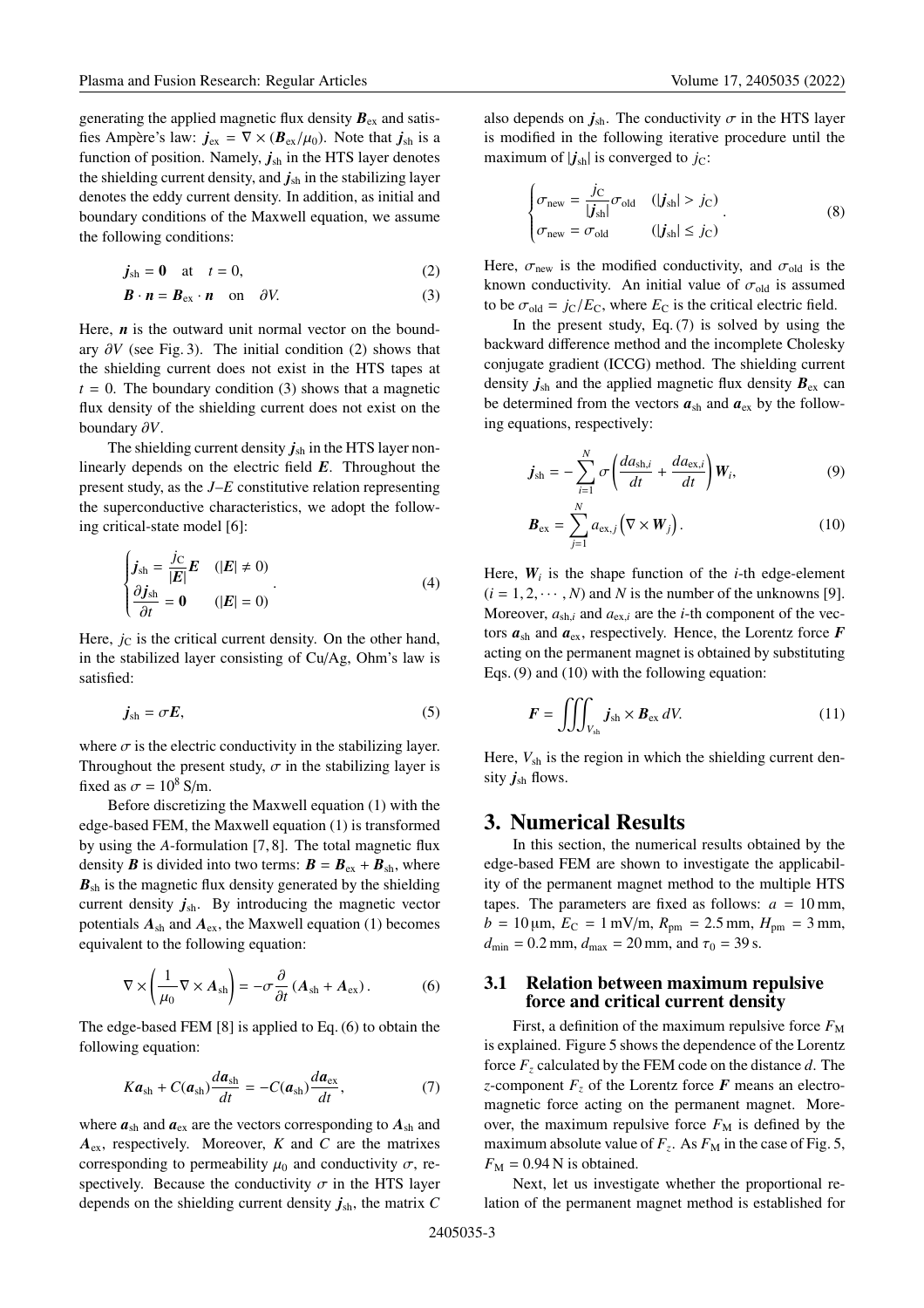

Fig. 5 Dependence of the Lorentz force  $F_z$  calculated by the FEM code on the distance *d* for the case of  $L = 1$ ,  $j_c =$ 10 kA/mm<sup>2</sup>, and  $B_0 = 0.3$  T.



Fig. 6 Dependence of the maximum repulsive force  $F_M/(Lb)$  on the critical current density  $j_C$  for the case of  $B_0 = 0.3$  T.

the vertically-stacked multiple HTS tapes. Figure 6 shows the dependence of the maximum repulsive force  $F_M/(Lb)$ on the critical current density  $j<sub>C</sub>$ . The values of  $F<sub>M</sub>/(Lb)$ obtained by the experiment [4] are also shown in this figure. The experiment was performed for single HTS films of different thicknesses. In order to eliminate the thickness dependency,  $F_M$  is divided by the total thickness  $(Lb)$  of the HTS layers.

Figure 6 shows that the numerical results for  $L = 1$ and  $L = 3$  agree qualitatively with the experimental result. However, the numerical results do not agree quantitatively with the experimental result. The study by Takayama *et al.* [5] shows similar results to Fig. 6. Unlike the present study, Takayama *et al.* adopt the *n*-value model as the superconductive characteristics to simulate the permanent magnet method. However, the numerical results of the present study agree quantitatively with those of Ref. [5]. According to Ref. [5],  $F_M$  increases with a decrease in the critical electric field  $E<sub>C</sub>$ . Therefore, the offset is not due to the  $J$ –*E* constitutive relation (4) and is due to  $E_C$ . However, it is extremely difficult to measure  $E_C$  in the HTS tape. For this reason,  $E_C$  is fixed as  $E_C = 1$  mV/m, which is commonly used in the simulation [5]. In addition, because the HTS tape in the simulation is an ideal state like single crystal HTS, the numerical result can be regarded as the maximum of  $F_M$  that can be taken for each  $j_C$ . The finite offset between the numerical and experimental results occurs for the above reasons.

Figure 6 also shows that, as with the experimental result,  $F_M/(Lb)$  is proportional to  $j_c$  regardless of  $L$ . In other words, the permanent magnet method can be applied at least to the case of three HTS tapes.

#### **3.2 E**ff**ect of number of HTS tapes on maximum repulsive force**

Next, let us investigate an upper limit  $L<sub>limit</sub>$  of the number of the HTS tapes in which the critical current density can be measured. When the shielding current density  $|j_{sh}|$  in all the multiple HTS tapes reaches  $j_C$ ,  $F_M$  is proportional to *L*. On the other hand, when the applied magnetic flux density  $B_{ex}$  is sequentially shielded by the HTS tapes close to the permanent magnet,  $F<sub>M</sub>$  is not proportional to  $L$ because  $|j_{sh}|$  induced in all the HTS tapes no longer reaches *j*C.

Figure 7 shows the dependence of the dimensionless maximum repulsive force  $F_M/F_{single}$  on the number of the HTS tapes *L*. Here,  $F_{single}$  denotes a maximum repulsive force for  $L = 1$ . If the value of  $F_M/F_{\text{single}}$  is proportional to *L*, the critical current in the multiple HTS tapes can be measured accurately. Otherwise, the critical current density should not be measured by using the permanent magnet method.

The upper limit  $L<sub>limit</sub>$  is investigated for the case of  $B_0 = 0.3$  T (see the red markers in Figs. 7(a) and 7(b)). As shown in Fig. 7(a), for the case of  $j_c = 10 \text{ kA/mm}^2$ ,  $F_M/F_{single}$  is not proportional to *L* for  $L > 25$ . Namely, the upper limit  $L_{\text{limit}}$  is  $L_{\text{limit}} \approx 25$ . As shown in Fig. 7(b), for the case of  $j_c = 20 \text{ kA/mm}^2$ ,  $L_{\text{limit}}$  is  $L_{\text{limit}} \approx 15$ . The upper limit  $L_{\text{limit}}$  appears to be dependent on  $j_{\text{C}}$ . Because a maximum total current which can flow in all the multiple HTS tapes increases with  $j<sub>C</sub>$  and *L*,  $B_{ex}$  is sequentially shielded by the HTS tapes close to the permanent magnet. Accordingly,  $L_{\text{limit}}$  decreases with an increase in  $j_{\text{C}}$ .

In order to increase  $L<sub>limit</sub>$ , the dependence of  $F_M/F_{\text{single}}$  on *L* is investigated for the case with  $B_0 = 1$  T (see the blue markers in Figs. 7 (a) and 7 (b)). For the cases of both  $j_c = 10 \text{ kA/mm}^2$  and  $j_c = 20 \text{ kA/mm}^2$ ,  $F_M/F_{single}$ becomes proportional to  $L$  by increasing  $B_0$ . For the case of  $j_c \leq 20 \text{ kA/mm}^2$ , by increasing  $B_0$  to 1 T, the permanent magnet method can be applied at least to the case of 40 pieces of HTS tape. This result is due to an increases in *L*limit.

#### **3.3 Summary of numerical simulation**

Finally, let us summarize the numerical results in